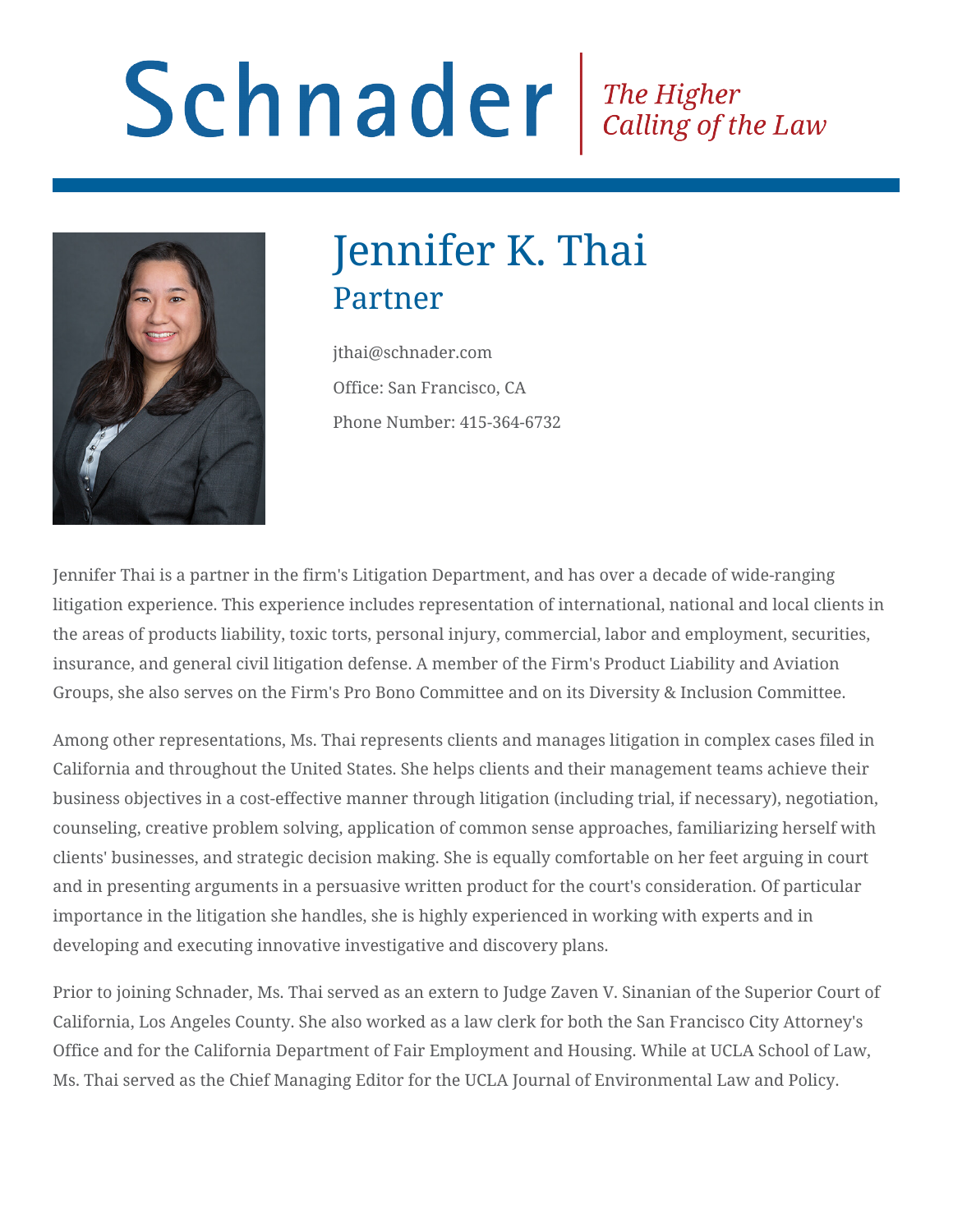## Representative Matters

- Represents many manufacturer defendants in asbestos products liability litigation as both local counsel and as part of a National Coordination Counsel team.
- $\bullet$  Represents a start-up technology company as part of a products liability counsel team, providing legal advice on a wide range of issues the company faces.
- Represented a product manufacturer in a traumatic brain injury case, and achieved a dismissal of the manufacturer by successfully moving to quash for lack of personal jurisdiction.
- Managed large caseload as lead attorney for a major product liability client in all phases of litigation, including discovery, law and motion, and trial preparation.
- Represented a food service industry employer in two wage and hour matters.
- Represented a restaurant chain in a fire casualty matter during pre-litigation and litigation phases.

#### Community and Pro Bono

- As the San Francisco office representative of the firm's *Pro Bono* Committee, Ms. Thai strives to cultivate opportunities for herself and her colleagues to give back to the community via *pro bono* work. Representative *pro bono* matters include volunteering with Bay Area Legal Aid for the Domestic Violence Clinic and representing tenants in danger of eviction during settlement conferences in unlawful detainer actions with the Housing Negotiation Clinic of the San Francisco Bar Association's Justice and Diversity Center.
- Member of the California Minority Counsel Program.

#### Education

- University of California Los Angeles School of Law, 2008
- University of California at Berkeley, B.A., Sociology, with high honors, 2005

#### Bar Admissions

California

#### Court Admissions

- U.S. District Court for the Central District of California
- U.S. District Court for the Northern District of California